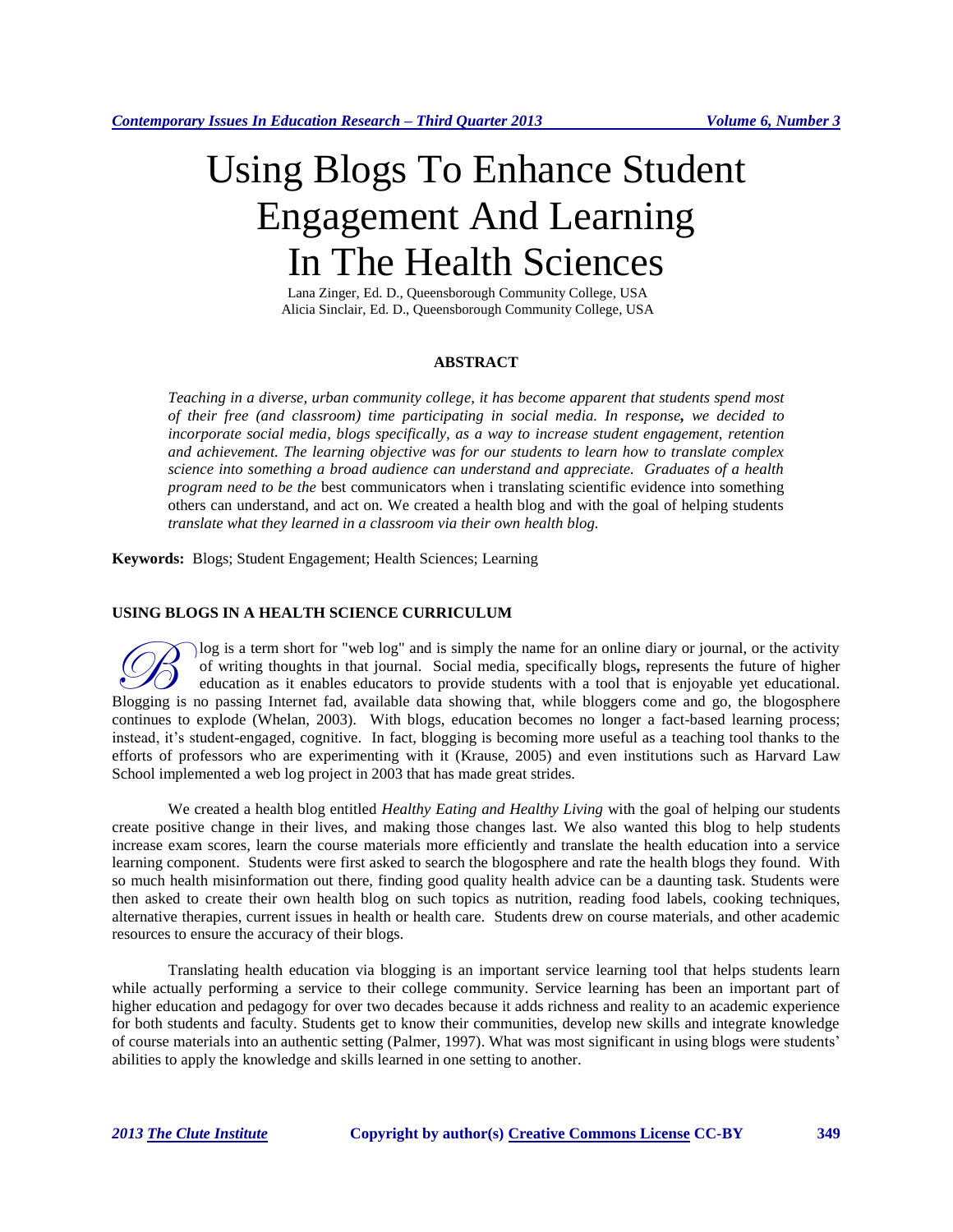# **SOME OF THE BENEFITS OF BLOGGING INCLUDED**

#### **Blogging is cross-curricular**

Drawing upon fields such as health education, nutrition, psychology, exercise physiology and mind-body medicine, this blog educated the student in a holistic, cross-curricular manner. Blogs provide a forum for academic discourse that reaches beyond the scope of a university subject and which augments the knowledge creation occurring throughout a student's enrollment in a higher education program (Williams & Jacobs, 2004).

## **Blogging is a publishing tool**

Our students were very excited to have their blogs featured online for the campus community to view. This was a great way to get our students to write while fulfilling their College writing intensive requirement.

#### **Blogging takes writing assignments into the real world**

Students frequently complain about writing assignments because they are not confident in their writing or they lack the skills to write effectively. Using a computer to blog seemed to decrease their writing anxiety and proved to be a boost in their overall writing scores.

## **Blogging is a useful networking tool**

Our health blog started out small with only the college community responding to our students but then we opened up the blog and our students were communicating with people from all over the world.

#### **Blogging encourages collaborative, team work**

Students learned how to work together in small teams to collaborate on blogs. They had to decide on a topic, take turns, converse, help each other research the topic, share the computer, and problem solve.

## **Blogging creates student engagement**

Even though the concept of blogs has been around for some time, it was very new to our students and their willingness and enthusiasm to try it proved very beneficial to student engagement and retention. In their words: "it was fun to blog about what we learned in the classroom." They don't realize they are doing exactly what all educators want them to do – writing, reading, and learning.

#### **Blogging enhances communications techniques**

Blogging teaches how to communicate with different types of people, how to translate often confusing health information into real-life education and improves students' communication skills. Graduates of a health program need to be *the* best communicators when it comes to translating scientific evidence into something that others understand, and can act on.

## **CONCLUSION**

The academic benefits of blogging are numerous. However, there are some things to keep in mind in order to effectively execute their use in a college-level course. First, student blog entries must relate back to the course objectives. If they do not, then there is little purpose for the blog itself. Second, students need to feel they are providing accurate, easy-to-understand information. Instructors need to allow for a draft process so the student's final product is a blog they are comfortable with and is academically appropriate. Lastly, making sure there is adequate technical support for the blogs is key. Instructors should decide ahead of time what type of platform to use. If not, blogs may be difficult to upload, or lack accessibility. When done meeting some basic requirements, student blogs have endless potential.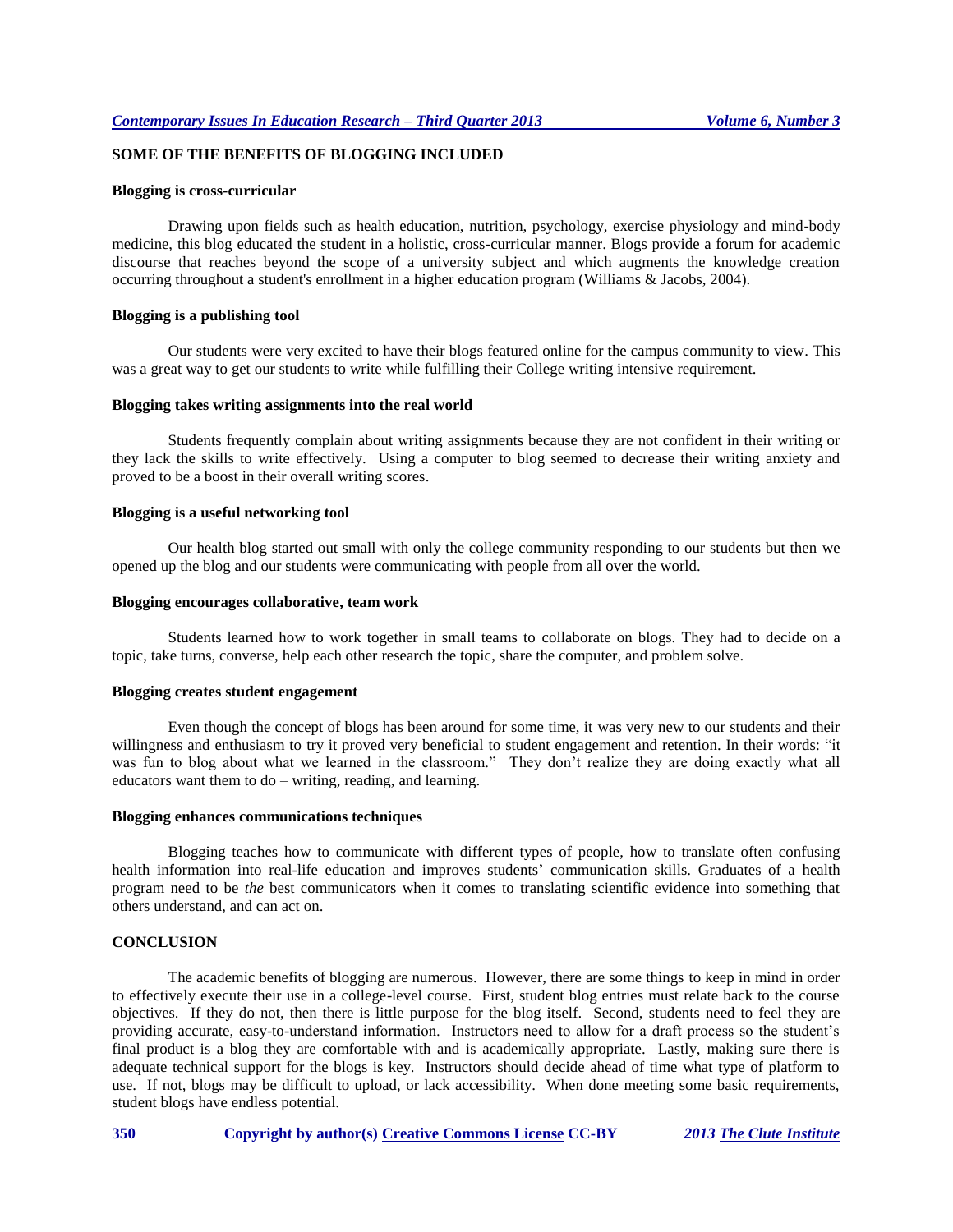# **AUTHOR INFORMATION**

**Lana Zinger**, EdD, CHES, RD has extensive experience in community health and nutrition. She is a registered clinical dietitian specializing in sports nutrition and athletic training, weight management, medical nutrition therapy of chronic disease such as heart disease, hyperlipidemia, hypertension, diabetes, and HIV. Dr. Zinger was the Clinical Nutrition Director at Cabrini Medical Center and St. Vincent's Hospital. For over 17 years, she has worked as a fitness and nutrition consultant to athletes, individuals of all ages and corporations. Dr. Zinger holds a Bachelor's of Science in Nutrition from New York University, a Master's of Science in Nutrition and Physiology from Columbia University and a Doctorate in Health and Behavior Studies from Columbia University. Dr. Zinger is the author of *Health for Life; Critical Issues in Health*; *Introduction to Public Health* and co-author of *The Fundamentals of Nutrition and Nutrition and Health Today*. She has conducted numerous workshops, presentations and national conferences on such topics as: The Role of Nutrition and Disease, Prevention and Treatment of Obesity, Teaching Meditation and Compassion in an Urban Classroom and Implementing Service Learning. Lana Zinger Ed.D, CHES, RD, Queensborough Community College, 22205 56<sup>th</sup> avenue, Bayside, NY 11364. E-mail: [lzinger@qcc.cuny.edu](mailto:lzinger@qcc.cuny.edu) (Corresponding author)

**Alicia Sinclair**, EdD, CHES has been in the fields of health education and nutrition for over a decade. She is a health educator with specialties in overweight and obesity as well as nutrition education. Her clinical experience includes work at St. Luke's Obesity Research Center in New York City. There, she treated patients with binge eating disorder. As a consultant, she has worked with Shape Up New York, a free family fitness program where she taught participants strategies for healthier eating. She holds a Bachelor's of Science in education from the University of Maine, a Master's in counseling psychology from New York University and a Doctorate in Health and Behavior Studies from Columbia University. Dr. Sinclair is the co-author of *The Fundamentals of Nutrition and Health* as well as *Nutrition Today*. She currently teaches various health and wellness courses for the University of Medicine and Dentistry of New Jersey as well as health and nutrition courses for the City University of New York. Alicia Sinclair Ed.D, CHES, Queensborough Community College, 22205 56<sup>th</sup> avenue, Bayside, NY 11364. E-mail: [asinclair@qcc.cuny.edu](mailto:asinclair@qcc.cuny.edu)

## **REFERENCES**

- 1. Krause, S.D. (2005). Blogs as a tool for teaching. *The chronicle of higher education.* Volume 51, Issue 42, Page B33.
- 2. Palmer, P. (1997). *The courage to teach: Exploring the inner landscape of a teacher's life*. San Francisco: Jossey-Boss.
- 3. Whelen, D. (2003). In a fog about blogs. *American demographics*: 25 (6, July/August), 22-23.
- 4. Williams, J.B. & Jacobs, J. (2004). Exploring the use of blogs as learning spaces in the higher education sector. *Australasian journal of educational technology*: 20(2), 232-247.